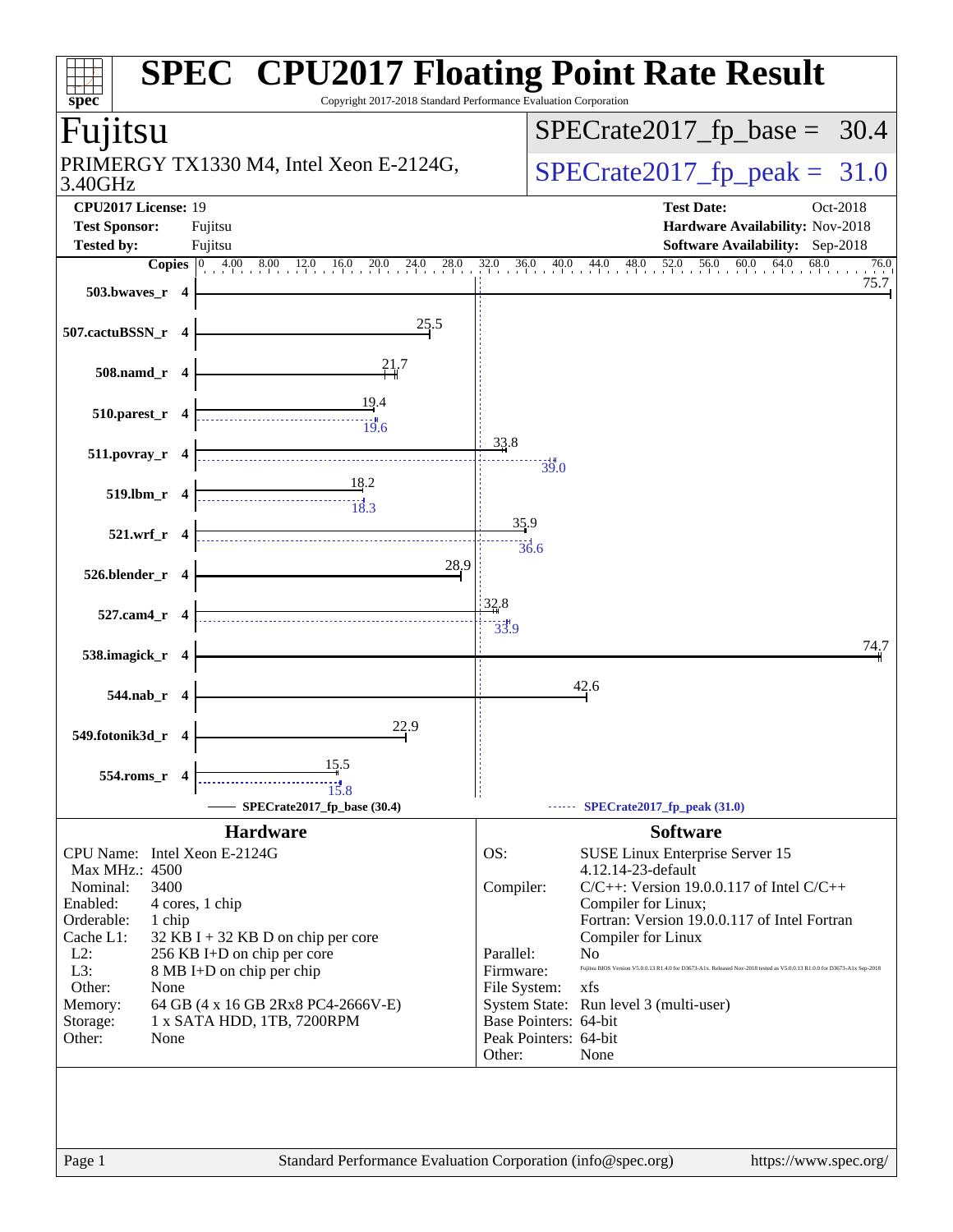Copyright 2017-2018 Standard Performance Evaluation Corporation

#### Fujitsu

#### 3.40GHz PRIMERGY TX1330 M4, Intel Xeon E-2124G,  $\vert$  [SPECrate2017\\_fp\\_peak =](http://www.spec.org/auto/cpu2017/Docs/result-fields.html#SPECrate2017fppeak) 31.0

 $SPECTate2017_fp\_base = 30.4$ 

**[CPU2017 License:](http://www.spec.org/auto/cpu2017/Docs/result-fields.html#CPU2017License)** 19 **[Test Date:](http://www.spec.org/auto/cpu2017/Docs/result-fields.html#TestDate)** Oct-2018 **[Test Sponsor:](http://www.spec.org/auto/cpu2017/Docs/result-fields.html#TestSponsor)** Fujitsu **[Hardware Availability:](http://www.spec.org/auto/cpu2017/Docs/result-fields.html#HardwareAvailability)** Nov-2018 **[Tested by:](http://www.spec.org/auto/cpu2017/Docs/result-fields.html#Testedby)** Fujitsu **[Software Availability:](http://www.spec.org/auto/cpu2017/Docs/result-fields.html#SoftwareAvailability)** Sep-2018

#### **[Results Table](http://www.spec.org/auto/cpu2017/Docs/result-fields.html#ResultsTable)**

|                           | <b>Base</b>    |                |       |                |       | <b>Peak</b>    |       |                |                |              |                |              |                |              |
|---------------------------|----------------|----------------|-------|----------------|-------|----------------|-------|----------------|----------------|--------------|----------------|--------------|----------------|--------------|
| <b>Benchmark</b>          | <b>Copies</b>  | <b>Seconds</b> | Ratio | <b>Seconds</b> | Ratio | <b>Seconds</b> | Ratio | <b>Copies</b>  | <b>Seconds</b> | <b>Ratio</b> | <b>Seconds</b> | <b>Ratio</b> | <b>Seconds</b> | <b>Ratio</b> |
| 503.bwaves_r              | 4              | 530            | 75.7  | 529            | 75.8  | 530            | 75.7  | 4              | 530            | 75.7         | 529            | 75.8         | 530            | 75.7         |
| 507.cactuBSSN r           | 4              | 199            | 25.5  | 199            | 25.5  | 199            | 25.5  | $\overline{4}$ | 199            | 25.5         | 199            | 25.5         | 199            | 25.5         |
| $508$ .namd $_r$          | 4              | 173            | 22.0  | 184            | 20.6  | 175            | 21.7  | 4              | 173            | 22.0         | 184            | 20.6         | 175            | 21.7         |
| 510.parest_r              | 4              | 538            | 19.4  | 538            | 19.4  | 542            | 19.3  | 4              | 529            | 19.8         | 535            | 19.6         | 534            | 19.6         |
| 511.povray_r              | 4              | 276            | 33.8  | 276            | 33.9  | 280            | 33.4  | 4              | 242            | 38.6         | 238            | 39.2         | 239            | 39.0         |
| 519.lbm r                 | 4              | 232            | 18.2  | 232            | 18.2  | 231            | 18.2  | 4              | 230            | 18.3         | 230            | 18.3         | 230            | 18.4         |
| $521$ .wrf r              | 4              | 250            | 35.9  | 250            | 35.8  | 249            | 36.0  | 4              | 245            | 36.6         | 245            | 36.6         | 245            | 36.6         |
| 526.blender_r             | 4              | 211            | 28.9  | 211            | 28.9  | 211            | 28.8  | 4              | 211            | 28.9         | 211            | 28.9         | 211            | 28.8         |
| 527.cam4 r                | 4              | 212            | 33.0  | 216            | 32.4  | 213            | 32.8  | 4              | 204            | 34.2         | 206            | 33.9         | 206            | 33.9         |
| 538.imagick_r             | 4              | 134            | 74.4  | 133            | 74.7  | 133            | 74.7  | 4              | 134            | 74.4         | 133            | 74.7         | 133            | 74.7         |
| $544$ .nab_r              | $\overline{4}$ | 158            | 42.6  | 158            | 42.6  | 158            | 42.6  | 4              | 158            | 42.6         | 158            | 42.6         | 158            | 42.6         |
| 549.fotonik3d r           | 4              | 682            | 22.9  | 681            | 22.9  | 681            | 22.9  | 4              | 682            | 22.9         | 681            | 22.9         | 681            | 22.9         |
| $554$ .roms $r$           | $\overline{4}$ | 414            | 15.3  | 410            | 15.5  | <b>411</b>     | 15.5  | 4              | 403            | 15.8         | 405            | 15.7         | 401            | 15.9         |
| $SPECrate2017_fp\_base =$ |                |                | 30.4  |                |       |                |       |                |                |              |                |              |                |              |

**[SPECrate2017\\_fp\\_peak =](http://www.spec.org/auto/cpu2017/Docs/result-fields.html#SPECrate2017fppeak) 31.0**

Results appear in the [order in which they were run](http://www.spec.org/auto/cpu2017/Docs/result-fields.html#RunOrder). Bold underlined text [indicates a median measurement](http://www.spec.org/auto/cpu2017/Docs/result-fields.html#Median).

#### **[Submit Notes](http://www.spec.org/auto/cpu2017/Docs/result-fields.html#SubmitNotes)**

 The taskset mechanism was used to bind copies to processors. The config file option 'submit' was used to generate taskset commands to bind each copy to a specific processor. For details, please see the config file.

#### **[Operating System Notes](http://www.spec.org/auto/cpu2017/Docs/result-fields.html#OperatingSystemNotes)**

 Stack size set to unlimited using "ulimit -s unlimited" Process tuning settings: echo 500000 > /proc/sys/kernel/sched\_cfs\_bandwidth\_slice\_us

#### **[General Notes](http://www.spec.org/auto/cpu2017/Docs/result-fields.html#GeneralNotes)**

Environment variables set by runcpu before the start of the run: LD\_LIBRARY\_PATH = "/home/Benchmark/speccpu2017-ic19-20181011/icc19-lib/intel64"

 Binaries compiled on a system with 2x Intel Xeon Silver 4108 CPU + 384GB RAM memory using SUSE Linux Enterprise Server 12 SP2 Transparent Huge Pages enabled by default Prior to runcpu invocation Filesystem page cache synced and cleared with: sync; echo 3 > /proc/sys/vm/drop\_caches

**(Continued on next page)**

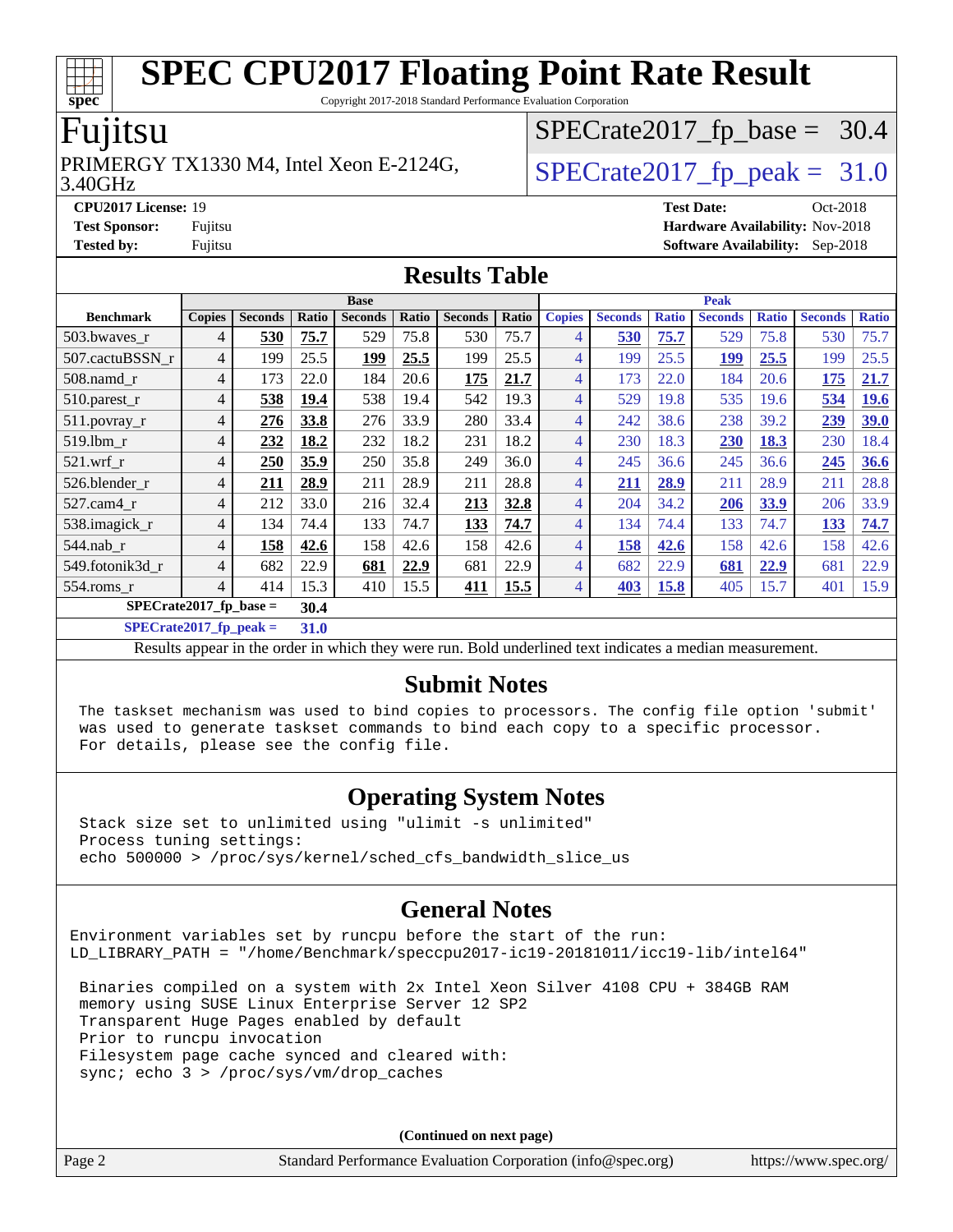Copyright 2017-2018 Standard Performance Evaluation Corporation

#### Fujitsu

**[spec](http://www.spec.org/)**

3.40GHz PRIMERGY TX1330 M4, Intel Xeon E-2124G,  $\vert$  [SPECrate2017\\_fp\\_peak =](http://www.spec.org/auto/cpu2017/Docs/result-fields.html#SPECrate2017fppeak) 31.0

 $SPECTate2017_fp\_base = 30.4$ 

**[CPU2017 License:](http://www.spec.org/auto/cpu2017/Docs/result-fields.html#CPU2017License)** 19 **[Test Date:](http://www.spec.org/auto/cpu2017/Docs/result-fields.html#TestDate)** Oct-2018 **[Test Sponsor:](http://www.spec.org/auto/cpu2017/Docs/result-fields.html#TestSponsor)** Fujitsu **[Hardware Availability:](http://www.spec.org/auto/cpu2017/Docs/result-fields.html#HardwareAvailability)** Nov-2018 **[Tested by:](http://www.spec.org/auto/cpu2017/Docs/result-fields.html#Testedby)** Fujitsu **[Software Availability:](http://www.spec.org/auto/cpu2017/Docs/result-fields.html#SoftwareAvailability)** Sep-2018

#### **[General Notes \(Continued\)](http://www.spec.org/auto/cpu2017/Docs/result-fields.html#GeneralNotes)**

Yes: The test sponsor attests, as of date of publication, that CVE-2017-5754 (Meltdown) is mitigated in the system as tested and documented. Yes: The test sponsor attests, as of date of publication, that CVE-2017-5753 (Spectre variant 1) is mitigated in the system as tested and documented. Yes: The test sponsor attests, as of date of publication, that CVE-2017-5715 (Spectre variant 2) is mitigated in the system as tested and documented.

#### **[Platform Notes](http://www.spec.org/auto/cpu2017/Docs/result-fields.html#PlatformNotes)**

Page 3 Standard Performance Evaluation Corporation [\(info@spec.org\)](mailto:info@spec.org) <https://www.spec.org/> BIOS configuration: Fan Control = Full Race To Halt (RTH) = Disabled Energy Efficient Turbo = Disabled Package C-State Un-demotion = Enabled DMI Link ASPM Control = Disabled Native PCIE Enable = Disabled Sysinfo program /home/Benchmark/speccpu2017-ic19-20181011/bin/sysinfo Rev: r5797 of 2017-06-14 96c45e4568ad54c135fd618bcc091c0f running on TX1330M4 Tue Oct 23 18:09:59 2018 SUT (System Under Test) info as seen by some common utilities. For more information on this section, see <https://www.spec.org/cpu2017/Docs/config.html#sysinfo> From /proc/cpuinfo model name : Intel(R) Xeon(R) E-2124G CPU @ 3.40GHz 1 "physical id"s (chips) 4 "processors" cores, siblings (Caution: counting these is hw and system dependent. The following excerpts from /proc/cpuinfo might not be reliable. Use with caution.) cpu cores : 4 siblings : 4 physical 0: cores 0 1 2 3 From lscpu: Architecture: x86\_64 CPU op-mode(s): 32-bit, 64-bit Byte Order: Little Endian  $CPU(s):$  4 On-line CPU(s) list: 0-3 Thread(s) per core: 1 Core(s) per socket: 4 Socket(s): 1 NUMA node(s): 1 Vendor ID: GenuineIntel CPU family: 6 **(Continued on next page)**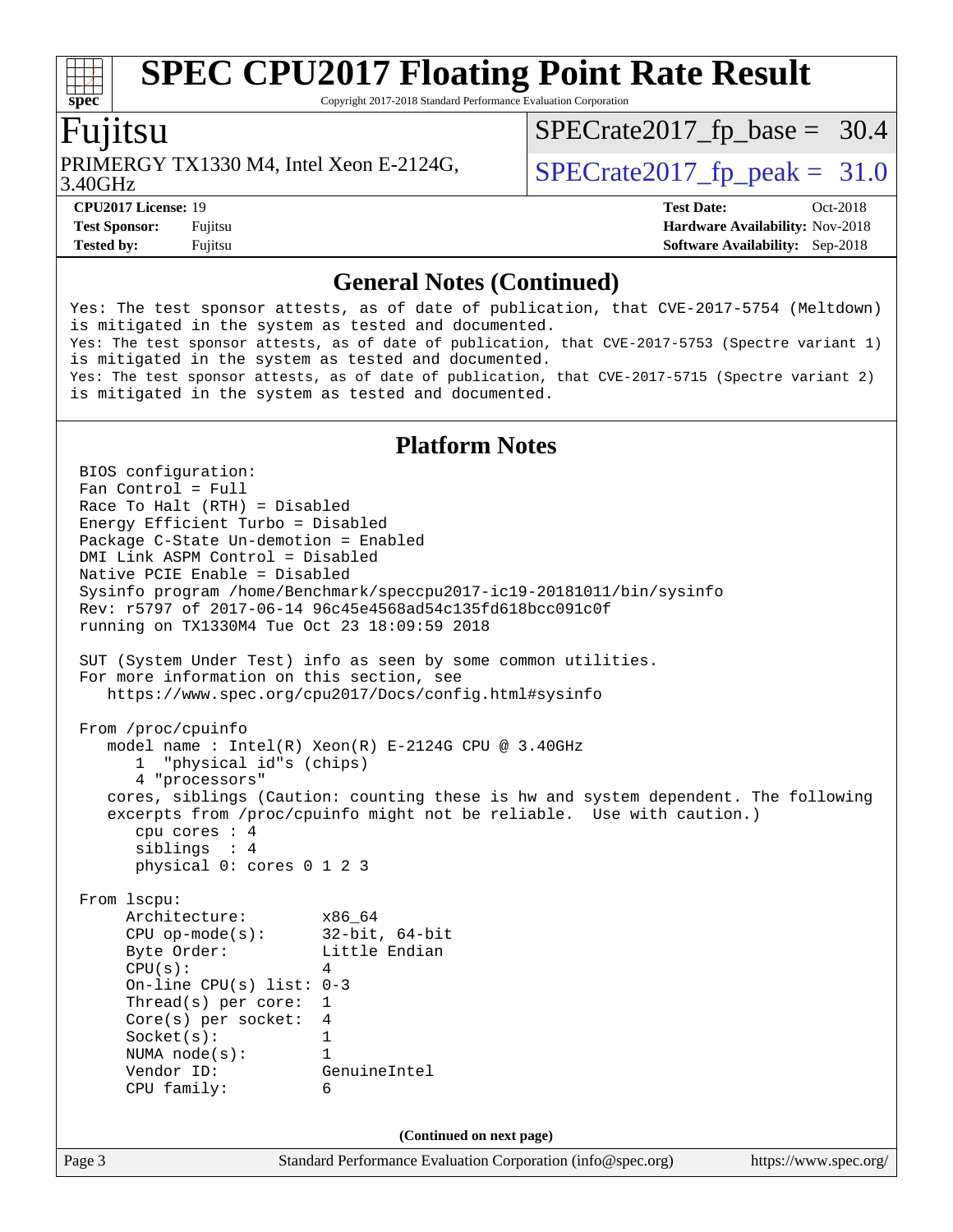Copyright 2017-2018 Standard Performance Evaluation Corporation

# Fujitsu

**[spec](http://www.spec.org/)**

3.40GHz PRIMERGY TX1330 M4, Intel Xeon E-2124G,  $\big|$  [SPECrate2017\\_fp\\_peak =](http://www.spec.org/auto/cpu2017/Docs/result-fields.html#SPECrate2017fppeak) 31.0

[SPECrate2017\\_fp\\_base =](http://www.spec.org/auto/cpu2017/Docs/result-fields.html#SPECrate2017fpbase) 30.4

**[Tested by:](http://www.spec.org/auto/cpu2017/Docs/result-fields.html#Testedby)** Fujitsu **[Software Availability:](http://www.spec.org/auto/cpu2017/Docs/result-fields.html#SoftwareAvailability)** Sep-2018

**[CPU2017 License:](http://www.spec.org/auto/cpu2017/Docs/result-fields.html#CPU2017License)** 19 **[Test Date:](http://www.spec.org/auto/cpu2017/Docs/result-fields.html#TestDate)** Oct-2018 **[Test Sponsor:](http://www.spec.org/auto/cpu2017/Docs/result-fields.html#TestSponsor)** Fujitsu **[Hardware Availability:](http://www.spec.org/auto/cpu2017/Docs/result-fields.html#HardwareAvailability)** Nov-2018

### **[Platform Notes \(Continued\)](http://www.spec.org/auto/cpu2017/Docs/result-fields.html#PlatformNotes)**

| Model:<br>Model name:<br>Stepping:<br>CPU MHz:<br>$CPU$ max $MHz$ :<br>CPU min MHz:<br>BogoMIPS:<br>Virtualization:<br>L1d cache:<br>Lli cache:<br>L2 cache:<br>L3 cache:<br>NUMA node0 CPU(s):<br>Flagg:<br>hwp_epp ssbd | 158<br>10<br>3400.000<br>4500.0000<br>800.0000<br>6816.00<br>$VT - x$<br>32K<br>32K<br>256K<br>8192K<br>$0 - 3$ | $Intel(R) Xeon(R) E-2124G CPU @ 3.40GHz$ | fpu vme de pse tsc msr pae mce cx8 apic sep mtrr pge mca cmov<br>pat pse36 clflush dts acpi mmx fxsr sse sse2 ss ht tm pbe syscall nx pdpe1gb rdtscp<br>lm constant_tsc art arch_perfmon pebs bts rep_good nopl xtopology nonstop_tsc cpuid<br>aperfmperf tsc_known_freq pni pclmulqdq dtes64 monitor ds_cpl vmx smx est tm2 ssse3<br>sdbg fma cx16 xtpr pdcm pcid sse4_1 sse4_2 x2apic movbe popcnt tsc_deadline_timer<br>aes xsave avx f16c rdrand lahf_lm abm 3dnowprefetch cpuid_fault epb invpcid_single<br>pti tpr_shadow vnmi flexpriority ept vpid fsgsbase tsc_adjust bmil hle avx2 smep<br>bmi2 erms invpcid rtm mpx rdseed adx smap clflushopt intel_pt xsaveopt xsavec<br>xgetbvl xsaves ibpb ibrs stibp dtherm ida arat pln pts hwp hwp_notify hwp_act_window |  |  |  |
|---------------------------------------------------------------------------------------------------------------------------------------------------------------------------------------------------------------------------|-----------------------------------------------------------------------------------------------------------------|------------------------------------------|----------------------------------------------------------------------------------------------------------------------------------------------------------------------------------------------------------------------------------------------------------------------------------------------------------------------------------------------------------------------------------------------------------------------------------------------------------------------------------------------------------------------------------------------------------------------------------------------------------------------------------------------------------------------------------------------------------------------------------------------------------------------------|--|--|--|
| /proc/cpuinfo cache data<br>cache size : 8192 KB                                                                                                                                                                          |                                                                                                                 |                                          |                                                                                                                                                                                                                                                                                                                                                                                                                                                                                                                                                                                                                                                                                                                                                                            |  |  |  |
| From numactl --hardware<br>physical chip.<br>available: 1 nodes (0)<br>node 0 cpus: 0 1 2 3<br>node 0 size: 63916 MB<br>node 0 free: 63432 MB<br>node distances:<br>node<br>$\overline{0}$<br>0: 10                       |                                                                                                                 |                                          | WARNING: a numactl 'node' might or might not correspond to a                                                                                                                                                                                                                                                                                                                                                                                                                                                                                                                                                                                                                                                                                                               |  |  |  |
| From /proc/meminfo<br>MemTotal:<br>65450984 kB<br>HugePages_Total:<br>Hugepagesize:                                                                                                                                       | 0<br>2048 kB                                                                                                    |                                          |                                                                                                                                                                                                                                                                                                                                                                                                                                                                                                                                                                                                                                                                                                                                                                            |  |  |  |
| From /etc/*release* /etc/*version*<br>os-release:<br>NAME="SLES"<br>VERSION="15"<br>VERSION_ID="15"                                                                                                                       |                                                                                                                 |                                          |                                                                                                                                                                                                                                                                                                                                                                                                                                                                                                                                                                                                                                                                                                                                                                            |  |  |  |
| (Continued on next page)                                                                                                                                                                                                  |                                                                                                                 |                                          |                                                                                                                                                                                                                                                                                                                                                                                                                                                                                                                                                                                                                                                                                                                                                                            |  |  |  |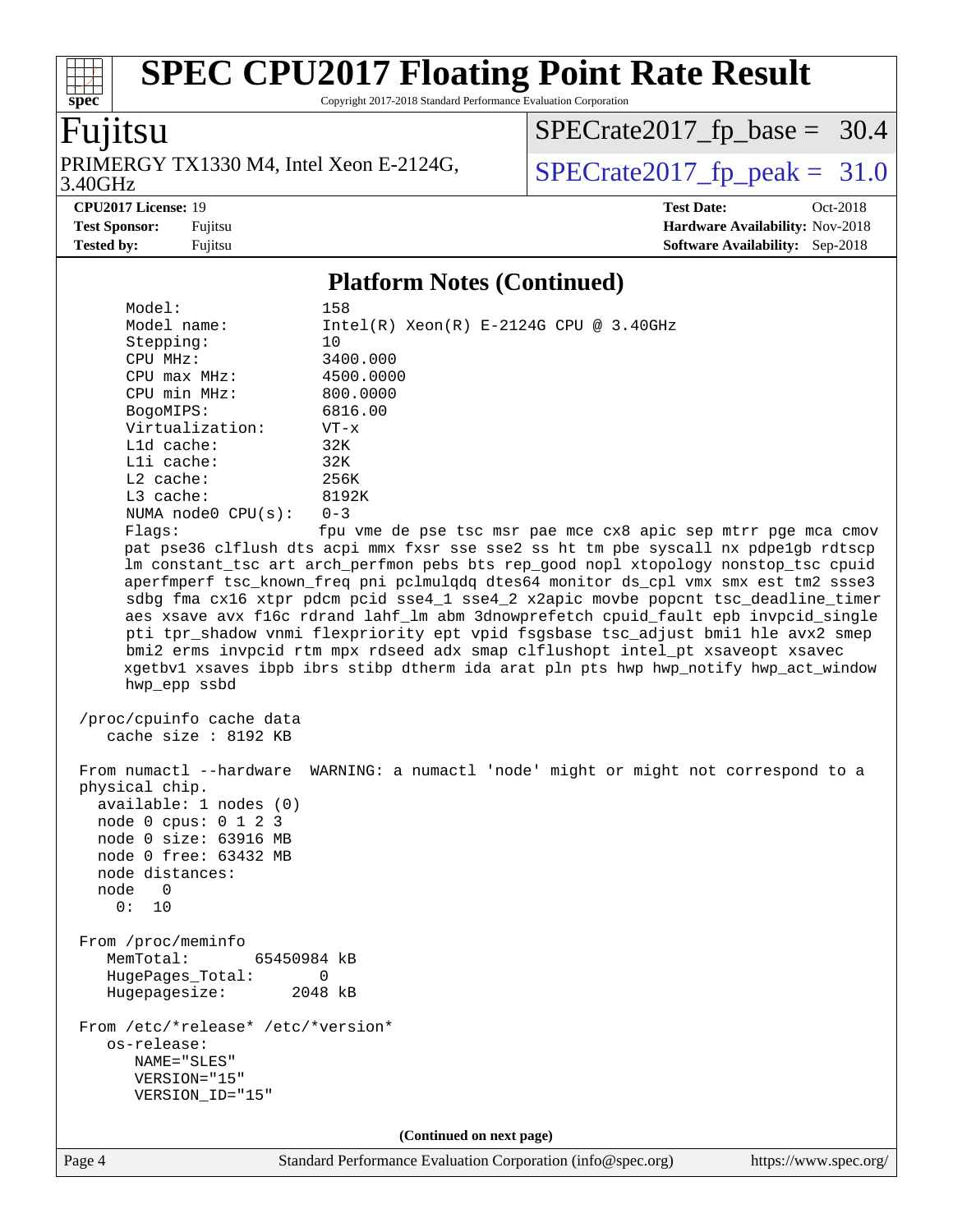Copyright 2017-2018 Standard Performance Evaluation Corporation

### Fujitsu

**[spec](http://www.spec.org/)**

 $+\ +$ 

3.40GHz PRIMERGY TX1330 M4, Intel Xeon E-2124G,  $\big|$  [SPECrate2017\\_fp\\_peak =](http://www.spec.org/auto/cpu2017/Docs/result-fields.html#SPECrate2017fppeak) 31.0

[SPECrate2017\\_fp\\_base =](http://www.spec.org/auto/cpu2017/Docs/result-fields.html#SPECrate2017fpbase) 30.4

**[CPU2017 License:](http://www.spec.org/auto/cpu2017/Docs/result-fields.html#CPU2017License)** 19 **[Test Date:](http://www.spec.org/auto/cpu2017/Docs/result-fields.html#TestDate)** Oct-2018 **[Test Sponsor:](http://www.spec.org/auto/cpu2017/Docs/result-fields.html#TestSponsor)** Fujitsu **[Hardware Availability:](http://www.spec.org/auto/cpu2017/Docs/result-fields.html#HardwareAvailability)** Nov-2018 **[Tested by:](http://www.spec.org/auto/cpu2017/Docs/result-fields.html#Testedby)** Fujitsu **[Software Availability:](http://www.spec.org/auto/cpu2017/Docs/result-fields.html#SoftwareAvailability)** Sep-2018

#### **[Platform Notes \(Continued\)](http://www.spec.org/auto/cpu2017/Docs/result-fields.html#PlatformNotes)**

| PRETTY NAME="SUSE Linux Enterprise Server 15"<br>$ID="sles"$<br>ID LIKE="suse"<br>ANSI COLOR="0;32"<br>CPE NAME="cpe:/o:suse:sles:15"                                                                                                                                                                                                                                                                                                                                                               |
|-----------------------------------------------------------------------------------------------------------------------------------------------------------------------------------------------------------------------------------------------------------------------------------------------------------------------------------------------------------------------------------------------------------------------------------------------------------------------------------------------------|
| $uname -a$ :<br>Linux TX1330M4 4.12.14-23-default #1 SMP Tue May 29 21:04:44 UTC 2018 (cd0437b) x86 64<br>x86 64 x86 64 GNU/Linux                                                                                                                                                                                                                                                                                                                                                                   |
| run-level 3 Oct 23 17:59                                                                                                                                                                                                                                                                                                                                                                                                                                                                            |
| SPEC is set to: /home/Benchmark/speccpu2017-ic19-20181011<br>Type Size Used Avail Use% Mounted on<br>Filesystem<br>/dev/sda3 xfs 828G 102G 726G 13% /home                                                                                                                                                                                                                                                                                                                                           |
| Additional information from dmidecode follows. WARNING: Use caution when you interpret<br>this section. The 'dmidecode' program reads system data which is "intended to allow<br>hardware to be accurately determined", but the intent may not be met, as there are<br>frequent changes to hardware, firmware, and the "DMTF SMBIOS" standard.<br>BIOS FUJITSU // American Megatrends Inc. V5.0.0.13 R1.0.0 for D3673-Alx<br>09/14/2018<br>Memory:<br>4x Samsung M391A2K43BB1-CTD 16 GB 2 rank 2667 |
| (End of data from sysinfo program)                                                                                                                                                                                                                                                                                                                                                                                                                                                                  |

#### **[Compiler Version Notes](http://www.spec.org/auto/cpu2017/Docs/result-fields.html#CompilerVersionNotes)**

| Page 5                        | Standard Performance Evaluation Corporation (info@spec.org)                    | https://www.spec.org/ |
|-------------------------------|--------------------------------------------------------------------------------|-----------------------|
|                               | (Continued on next page)                                                       |                       |
|                               | CXXC 508. namd $r(base)$ 510. parest $r(base)$                                 |                       |
| icc (ICC) 19.0.0.117 20180804 | Copyright (C) 1985-2018 Intel Corporation. All rights reserved.                |                       |
| <b>CC</b>                     | 519.1bm $r(\text{peak})$ 538.imagick $r(\text{peak})$ 544.nab $r(\text{peak})$ |                       |
| icc (ICC) 19.0.0.117 20180804 | Copyright (C) 1985-2018 Intel Corporation. All rights reserved.                |                       |
| CC.                           | $519.1$ bm_r(base) 538.imagick_r(base) 544.nab_r(base)                         |                       |
|                               |                                                                                |                       |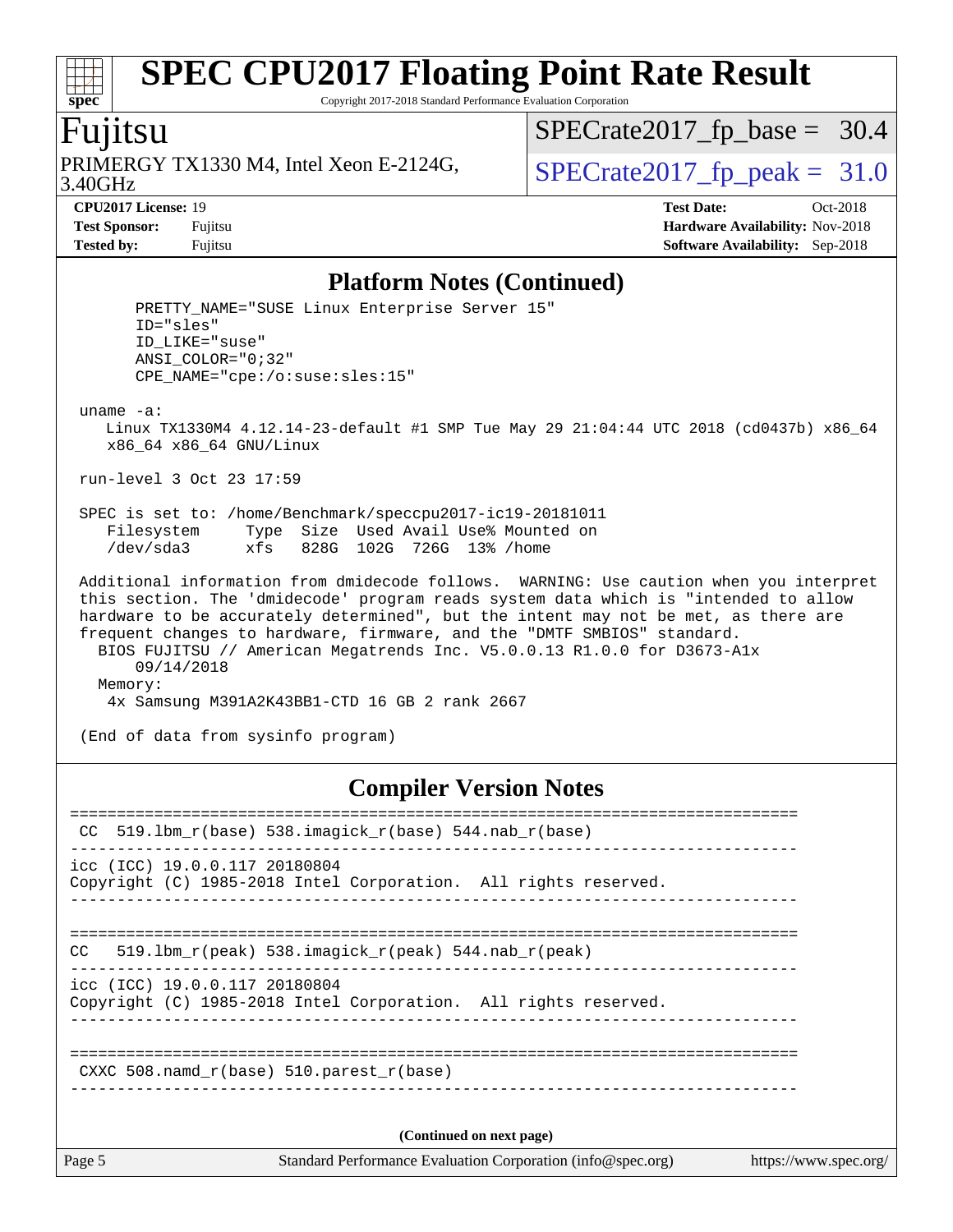Copyright 2017-2018 Standard Performance Evaluation Corporation

# Fujitsu

**[spec](http://www.spec.org/)**

 $\pm$ 

3.40GHz PRIMERGY TX1330 M4, Intel Xeon E-2124G,  $\big|$  [SPECrate2017\\_fp\\_peak =](http://www.spec.org/auto/cpu2017/Docs/result-fields.html#SPECrate2017fppeak) 31.0

[SPECrate2017\\_fp\\_base =](http://www.spec.org/auto/cpu2017/Docs/result-fields.html#SPECrate2017fpbase) 30.4

**[Test Sponsor:](http://www.spec.org/auto/cpu2017/Docs/result-fields.html#TestSponsor)** Fujitsu **[Hardware Availability:](http://www.spec.org/auto/cpu2017/Docs/result-fields.html#HardwareAvailability)** Nov-2018 **[Tested by:](http://www.spec.org/auto/cpu2017/Docs/result-fields.html#Testedby)** Fujitsu **[Software Availability:](http://www.spec.org/auto/cpu2017/Docs/result-fields.html#SoftwareAvailability)** Sep-2018

**[CPU2017 License:](http://www.spec.org/auto/cpu2017/Docs/result-fields.html#CPU2017License)** 19 **[Test Date:](http://www.spec.org/auto/cpu2017/Docs/result-fields.html#TestDate)** Oct-2018

**[Compiler Version Notes \(Continued\)](http://www.spec.org/auto/cpu2017/Docs/result-fields.html#CompilerVersionNotes)**

|                                                                                                   | $\mathbf{Complement}$ version troits (Commutu) |
|---------------------------------------------------------------------------------------------------|------------------------------------------------|
| icpc (ICC) 19.0.0.117 20180804<br>Copyright (C) 1985-2018 Intel Corporation. All rights reserved. |                                                |
| -----------                                                                                       |                                                |
|                                                                                                   |                                                |
| CXXC 508.namd_r(peak) 510.parest_r(peak)                                                          |                                                |
| icpc (ICC) 19.0.0.117 20180804<br>Copyright (C) 1985-2018 Intel Corporation. All rights reserved. |                                                |
| .                                                                                                 |                                                |
|                                                                                                   |                                                |
| CC 511.povray_r(base) 526.blender_r(base)                                                         |                                                |
| icpc (ICC) 19.0.0.117 20180804                                                                    |                                                |
| Copyright (C) 1985-2018 Intel Corporation. All rights reserved.<br>icc (ICC) 19.0.0.117 20180804  |                                                |
| Copyright (C) 1985-2018 Intel Corporation. All rights reserved.                                   |                                                |
|                                                                                                   |                                                |
| 511.povray_r(peak) 526.blender_r(peak)<br>CC                                                      |                                                |
| icpc (ICC) 19.0.0.117 20180804                                                                    |                                                |
| Copyright (C) 1985-2018 Intel Corporation. All rights reserved.                                   |                                                |
| icc (ICC) 19.0.0.117 20180804<br>Copyright (C) 1985-2018 Intel Corporation. All rights reserved.  |                                                |
|                                                                                                   |                                                |
|                                                                                                   |                                                |
| FC 507.cactuBSSN_r(base)                                                                          |                                                |
| icpc (ICC) 19.0.0.117 20180804<br>Copyright (C) 1985-2018 Intel Corporation. All rights reserved. |                                                |
| icc (ICC) 19.0.0.117 20180804                                                                     |                                                |
| Copyright (C) 1985-2018 Intel Corporation.<br>ifort (IFORT) 19.0.0.117 20180804                   | All rights reserved.                           |
| Copyright (C) 1985-2018 Intel Corporation.                                                        | All rights reserved.                           |
|                                                                                                   |                                                |
| FC<br>507.cactuBSSN_r(peak)                                                                       |                                                |
| icpc (ICC) 19.0.0.117 20180804                                                                    |                                                |
| Copyright (C) 1985-2018 Intel Corporation. All rights reserved.                                   |                                                |
| icc (ICC) 19.0.0.117 20180804<br>Copyright (C) 1985-2018 Intel Corporation.                       | All rights reserved.                           |
|                                                                                                   |                                                |
|                                                                                                   | (Continued on next page)                       |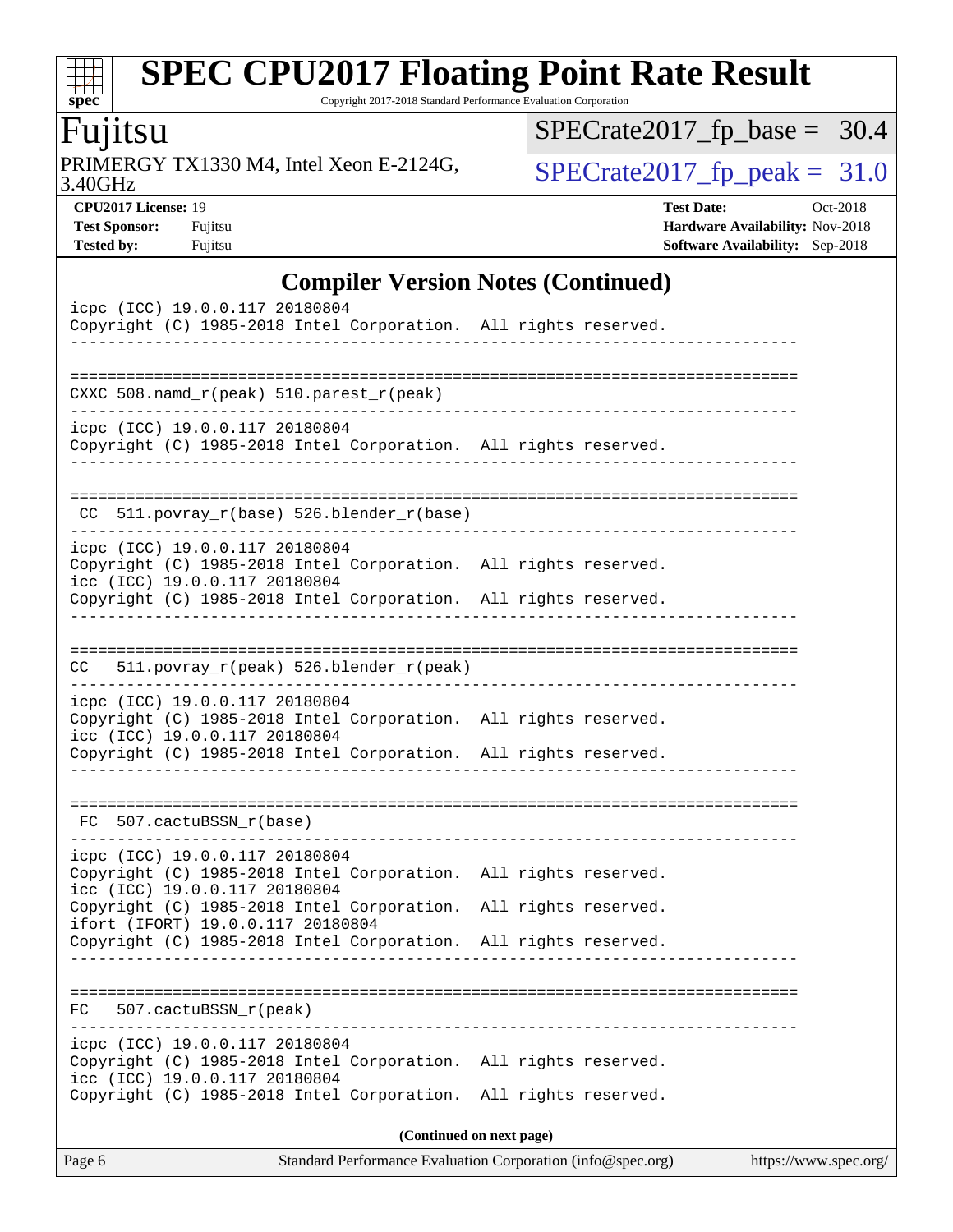Copyright 2017-2018 Standard Performance Evaluation Corporation

### Fujitsu

**[spec](http://www.spec.org/)**

dd h

3.40GHz PRIMERGY TX1330 M4, Intel Xeon E-2124G,  $\big|$  [SPECrate2017\\_fp\\_peak =](http://www.spec.org/auto/cpu2017/Docs/result-fields.html#SPECrate2017fppeak) 31.0

[SPECrate2017\\_fp\\_base =](http://www.spec.org/auto/cpu2017/Docs/result-fields.html#SPECrate2017fpbase) 30.4

**[CPU2017 License:](http://www.spec.org/auto/cpu2017/Docs/result-fields.html#CPU2017License)** 19 **[Test Date:](http://www.spec.org/auto/cpu2017/Docs/result-fields.html#TestDate)** Oct-2018 **[Test Sponsor:](http://www.spec.org/auto/cpu2017/Docs/result-fields.html#TestSponsor)** Fujitsu **Fundal** Fujitsu **[Hardware Availability:](http://www.spec.org/auto/cpu2017/Docs/result-fields.html#HardwareAvailability)** Nov-2018 **[Tested by:](http://www.spec.org/auto/cpu2017/Docs/result-fields.html#Testedby)** Fujitsu **[Software Availability:](http://www.spec.org/auto/cpu2017/Docs/result-fields.html#SoftwareAvailability)** Sep-2018

#### **[Compiler Version Notes \(Continued\)](http://www.spec.org/auto/cpu2017/Docs/result-fields.html#CompilerVersionNotes)**

### **[Base Compiler Invocation](http://www.spec.org/auto/cpu2017/Docs/result-fields.html#BaseCompilerInvocation)**

[C benchmarks](http://www.spec.org/auto/cpu2017/Docs/result-fields.html#Cbenchmarks): [icc -m64 -std=c11](http://www.spec.org/cpu2017/results/res2018q4/cpu2017-20181030-09454.flags.html#user_CCbase_intel_icc_64bit_c11_33ee0cdaae7deeeab2a9725423ba97205ce30f63b9926c2519791662299b76a0318f32ddfffdc46587804de3178b4f9328c46fa7c2b0cd779d7a61945c91cd35)

[C++ benchmarks:](http://www.spec.org/auto/cpu2017/Docs/result-fields.html#CXXbenchmarks) [icpc -m64](http://www.spec.org/cpu2017/results/res2018q4/cpu2017-20181030-09454.flags.html#user_CXXbase_intel_icpc_64bit_4ecb2543ae3f1412ef961e0650ca070fec7b7afdcd6ed48761b84423119d1bf6bdf5cad15b44d48e7256388bc77273b966e5eb805aefd121eb22e9299b2ec9d9)

[Fortran benchmarks](http://www.spec.org/auto/cpu2017/Docs/result-fields.html#Fortranbenchmarks): [ifort -m64](http://www.spec.org/cpu2017/results/res2018q4/cpu2017-20181030-09454.flags.html#user_FCbase_intel_ifort_64bit_24f2bb282fbaeffd6157abe4f878425411749daecae9a33200eee2bee2fe76f3b89351d69a8130dd5949958ce389cf37ff59a95e7a40d588e8d3a57e0c3fd751)

**(Continued on next page)**

Page 7 Standard Performance Evaluation Corporation [\(info@spec.org\)](mailto:info@spec.org) <https://www.spec.org/>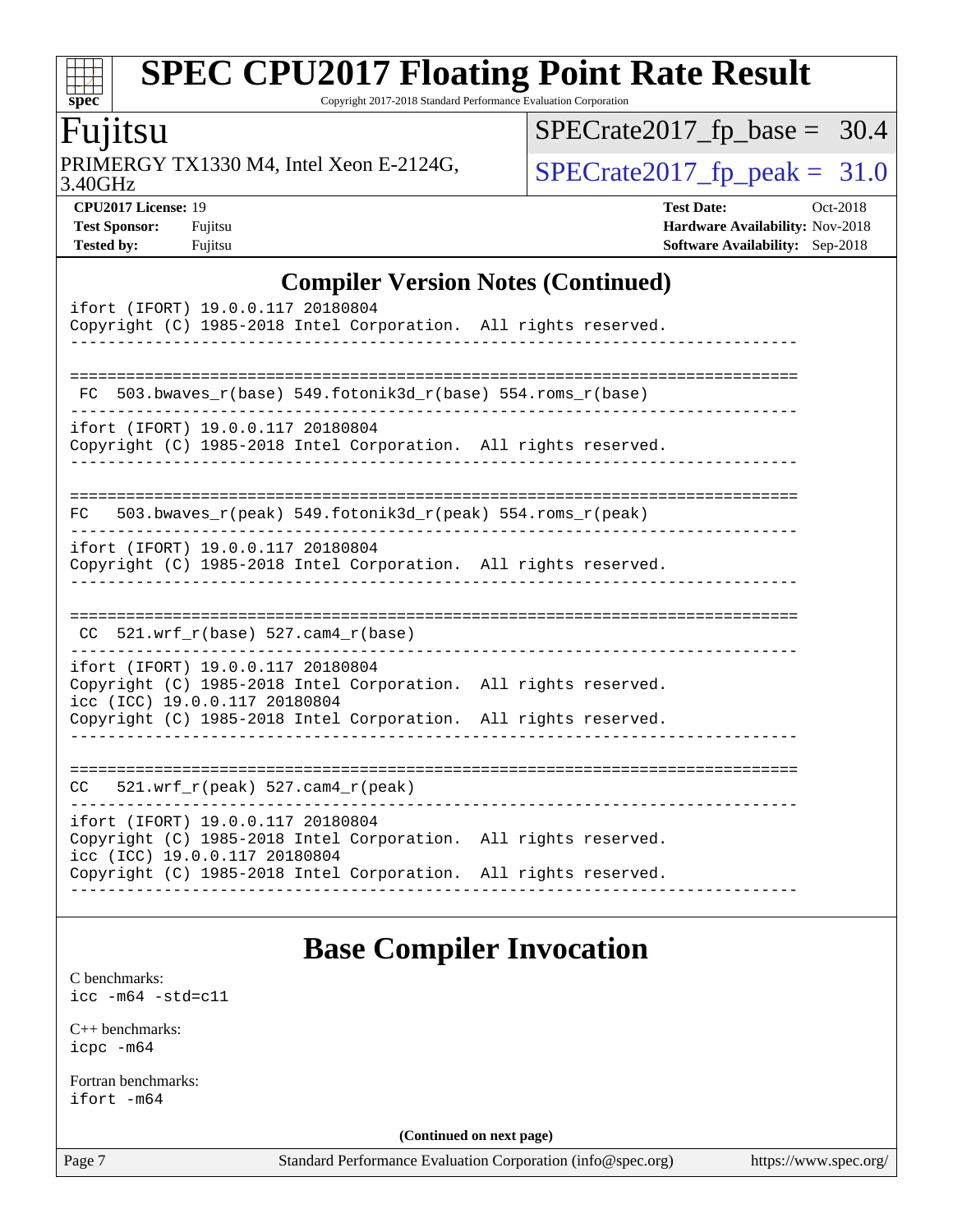Copyright 2017-2018 Standard Performance Evaluation Corporation

#### Fujitsu

**[spec](http://www.spec.org/)**

3.40GHz PRIMERGY TX1330 M4, Intel Xeon E-2124G,  $\vert$  [SPECrate2017\\_fp\\_peak =](http://www.spec.org/auto/cpu2017/Docs/result-fields.html#SPECrate2017fppeak) 31.0

 $SPECrate2017_fp\_base = 30.4$ 

**[CPU2017 License:](http://www.spec.org/auto/cpu2017/Docs/result-fields.html#CPU2017License)** 19 **[Test Date:](http://www.spec.org/auto/cpu2017/Docs/result-fields.html#TestDate)** Oct-2018 **[Test Sponsor:](http://www.spec.org/auto/cpu2017/Docs/result-fields.html#TestSponsor)** Fujitsu **Fundal** Fujitsu **[Hardware Availability:](http://www.spec.org/auto/cpu2017/Docs/result-fields.html#HardwareAvailability)** Nov-2018 **[Tested by:](http://www.spec.org/auto/cpu2017/Docs/result-fields.html#Testedby)** Fujitsu **[Software Availability:](http://www.spec.org/auto/cpu2017/Docs/result-fields.html#SoftwareAvailability)** Sep-2018

### **[Base Compiler Invocation \(Continued\)](http://www.spec.org/auto/cpu2017/Docs/result-fields.html#BaseCompilerInvocation)**

[Benchmarks using both Fortran and C](http://www.spec.org/auto/cpu2017/Docs/result-fields.html#BenchmarksusingbothFortranandC): [ifort -m64](http://www.spec.org/cpu2017/results/res2018q4/cpu2017-20181030-09454.flags.html#user_CC_FCbase_intel_ifort_64bit_24f2bb282fbaeffd6157abe4f878425411749daecae9a33200eee2bee2fe76f3b89351d69a8130dd5949958ce389cf37ff59a95e7a40d588e8d3a57e0c3fd751) [icc -m64 -std=c11](http://www.spec.org/cpu2017/results/res2018q4/cpu2017-20181030-09454.flags.html#user_CC_FCbase_intel_icc_64bit_c11_33ee0cdaae7deeeab2a9725423ba97205ce30f63b9926c2519791662299b76a0318f32ddfffdc46587804de3178b4f9328c46fa7c2b0cd779d7a61945c91cd35)

[Benchmarks using both C and C++](http://www.spec.org/auto/cpu2017/Docs/result-fields.html#BenchmarksusingbothCandCXX): [icpc -m64](http://www.spec.org/cpu2017/results/res2018q4/cpu2017-20181030-09454.flags.html#user_CC_CXXbase_intel_icpc_64bit_4ecb2543ae3f1412ef961e0650ca070fec7b7afdcd6ed48761b84423119d1bf6bdf5cad15b44d48e7256388bc77273b966e5eb805aefd121eb22e9299b2ec9d9) [icc -m64 -std=c11](http://www.spec.org/cpu2017/results/res2018q4/cpu2017-20181030-09454.flags.html#user_CC_CXXbase_intel_icc_64bit_c11_33ee0cdaae7deeeab2a9725423ba97205ce30f63b9926c2519791662299b76a0318f32ddfffdc46587804de3178b4f9328c46fa7c2b0cd779d7a61945c91cd35)

[Benchmarks using Fortran, C, and C++:](http://www.spec.org/auto/cpu2017/Docs/result-fields.html#BenchmarksusingFortranCandCXX) [icpc -m64](http://www.spec.org/cpu2017/results/res2018q4/cpu2017-20181030-09454.flags.html#user_CC_CXX_FCbase_intel_icpc_64bit_4ecb2543ae3f1412ef961e0650ca070fec7b7afdcd6ed48761b84423119d1bf6bdf5cad15b44d48e7256388bc77273b966e5eb805aefd121eb22e9299b2ec9d9) [icc -m64 -std=c11](http://www.spec.org/cpu2017/results/res2018q4/cpu2017-20181030-09454.flags.html#user_CC_CXX_FCbase_intel_icc_64bit_c11_33ee0cdaae7deeeab2a9725423ba97205ce30f63b9926c2519791662299b76a0318f32ddfffdc46587804de3178b4f9328c46fa7c2b0cd779d7a61945c91cd35) [ifort -m64](http://www.spec.org/cpu2017/results/res2018q4/cpu2017-20181030-09454.flags.html#user_CC_CXX_FCbase_intel_ifort_64bit_24f2bb282fbaeffd6157abe4f878425411749daecae9a33200eee2bee2fe76f3b89351d69a8130dd5949958ce389cf37ff59a95e7a40d588e8d3a57e0c3fd751)

### **[Base Portability Flags](http://www.spec.org/auto/cpu2017/Docs/result-fields.html#BasePortabilityFlags)**

 503.bwaves\_r: [-DSPEC\\_LP64](http://www.spec.org/cpu2017/results/res2018q4/cpu2017-20181030-09454.flags.html#suite_basePORTABILITY503_bwaves_r_DSPEC_LP64) 507.cactuBSSN\_r: [-DSPEC\\_LP64](http://www.spec.org/cpu2017/results/res2018q4/cpu2017-20181030-09454.flags.html#suite_basePORTABILITY507_cactuBSSN_r_DSPEC_LP64) 508.namd\_r: [-DSPEC\\_LP64](http://www.spec.org/cpu2017/results/res2018q4/cpu2017-20181030-09454.flags.html#suite_basePORTABILITY508_namd_r_DSPEC_LP64) 510.parest\_r: [-DSPEC\\_LP64](http://www.spec.org/cpu2017/results/res2018q4/cpu2017-20181030-09454.flags.html#suite_basePORTABILITY510_parest_r_DSPEC_LP64) 511.povray\_r: [-DSPEC\\_LP64](http://www.spec.org/cpu2017/results/res2018q4/cpu2017-20181030-09454.flags.html#suite_basePORTABILITY511_povray_r_DSPEC_LP64) 519.lbm\_r: [-DSPEC\\_LP64](http://www.spec.org/cpu2017/results/res2018q4/cpu2017-20181030-09454.flags.html#suite_basePORTABILITY519_lbm_r_DSPEC_LP64) 521.wrf\_r: [-DSPEC\\_LP64](http://www.spec.org/cpu2017/results/res2018q4/cpu2017-20181030-09454.flags.html#suite_basePORTABILITY521_wrf_r_DSPEC_LP64) [-DSPEC\\_CASE\\_FLAG](http://www.spec.org/cpu2017/results/res2018q4/cpu2017-20181030-09454.flags.html#b521.wrf_r_baseCPORTABILITY_DSPEC_CASE_FLAG) [-convert big\\_endian](http://www.spec.org/cpu2017/results/res2018q4/cpu2017-20181030-09454.flags.html#user_baseFPORTABILITY521_wrf_r_convert_big_endian_c3194028bc08c63ac5d04de18c48ce6d347e4e562e8892b8bdbdc0214820426deb8554edfa529a3fb25a586e65a3d812c835984020483e7e73212c4d31a38223) 526.blender\_r: [-DSPEC\\_LP64](http://www.spec.org/cpu2017/results/res2018q4/cpu2017-20181030-09454.flags.html#suite_basePORTABILITY526_blender_r_DSPEC_LP64) [-DSPEC\\_LINUX](http://www.spec.org/cpu2017/results/res2018q4/cpu2017-20181030-09454.flags.html#b526.blender_r_baseCPORTABILITY_DSPEC_LINUX) [-funsigned-char](http://www.spec.org/cpu2017/results/res2018q4/cpu2017-20181030-09454.flags.html#user_baseCPORTABILITY526_blender_r_force_uchar_40c60f00ab013830e2dd6774aeded3ff59883ba5a1fc5fc14077f794d777847726e2a5858cbc7672e36e1b067e7e5c1d9a74f7176df07886a243d7cc18edfe67) 527.cam4\_r: [-DSPEC\\_LP64](http://www.spec.org/cpu2017/results/res2018q4/cpu2017-20181030-09454.flags.html#suite_basePORTABILITY527_cam4_r_DSPEC_LP64) [-DSPEC\\_CASE\\_FLAG](http://www.spec.org/cpu2017/results/res2018q4/cpu2017-20181030-09454.flags.html#b527.cam4_r_baseCPORTABILITY_DSPEC_CASE_FLAG) 538.imagick\_r: [-DSPEC\\_LP64](http://www.spec.org/cpu2017/results/res2018q4/cpu2017-20181030-09454.flags.html#suite_basePORTABILITY538_imagick_r_DSPEC_LP64) 544.nab\_r: [-DSPEC\\_LP64](http://www.spec.org/cpu2017/results/res2018q4/cpu2017-20181030-09454.flags.html#suite_basePORTABILITY544_nab_r_DSPEC_LP64) 549.fotonik3d\_r: [-DSPEC\\_LP64](http://www.spec.org/cpu2017/results/res2018q4/cpu2017-20181030-09454.flags.html#suite_basePORTABILITY549_fotonik3d_r_DSPEC_LP64) 554.roms\_r: [-DSPEC\\_LP64](http://www.spec.org/cpu2017/results/res2018q4/cpu2017-20181030-09454.flags.html#suite_basePORTABILITY554_roms_r_DSPEC_LP64)

### **[Base Optimization Flags](http://www.spec.org/auto/cpu2017/Docs/result-fields.html#BaseOptimizationFlags)**

[C benchmarks](http://www.spec.org/auto/cpu2017/Docs/result-fields.html#Cbenchmarks):

[-xCORE-AVX2](http://www.spec.org/cpu2017/results/res2018q4/cpu2017-20181030-09454.flags.html#user_CCbase_f-xCORE-AVX2) [-ipo](http://www.spec.org/cpu2017/results/res2018q4/cpu2017-20181030-09454.flags.html#user_CCbase_f-ipo) [-O3](http://www.spec.org/cpu2017/results/res2018q4/cpu2017-20181030-09454.flags.html#user_CCbase_f-O3) [-no-prec-div](http://www.spec.org/cpu2017/results/res2018q4/cpu2017-20181030-09454.flags.html#user_CCbase_f-no-prec-div) [-qopt-prefetch](http://www.spec.org/cpu2017/results/res2018q4/cpu2017-20181030-09454.flags.html#user_CCbase_f-qopt-prefetch) [-ffinite-math-only](http://www.spec.org/cpu2017/results/res2018q4/cpu2017-20181030-09454.flags.html#user_CCbase_f_finite_math_only_cb91587bd2077682c4b38af759c288ed7c732db004271a9512da14a4f8007909a5f1427ecbf1a0fb78ff2a814402c6114ac565ca162485bbcae155b5e4258871) [-qopt-mem-layout-trans=3](http://www.spec.org/cpu2017/results/res2018q4/cpu2017-20181030-09454.flags.html#user_CCbase_f-qopt-mem-layout-trans_de80db37974c74b1f0e20d883f0b675c88c3b01e9d123adea9b28688d64333345fb62bc4a798493513fdb68f60282f9a726aa07f478b2f7113531aecce732043) [C++ benchmarks:](http://www.spec.org/auto/cpu2017/Docs/result-fields.html#CXXbenchmarks) [-xCORE-AVX2](http://www.spec.org/cpu2017/results/res2018q4/cpu2017-20181030-09454.flags.html#user_CXXbase_f-xCORE-AVX2) [-ipo](http://www.spec.org/cpu2017/results/res2018q4/cpu2017-20181030-09454.flags.html#user_CXXbase_f-ipo) [-O3](http://www.spec.org/cpu2017/results/res2018q4/cpu2017-20181030-09454.flags.html#user_CXXbase_f-O3) [-no-prec-div](http://www.spec.org/cpu2017/results/res2018q4/cpu2017-20181030-09454.flags.html#user_CXXbase_f-no-prec-div) [-qopt-prefetch](http://www.spec.org/cpu2017/results/res2018q4/cpu2017-20181030-09454.flags.html#user_CXXbase_f-qopt-prefetch) [-ffinite-math-only](http://www.spec.org/cpu2017/results/res2018q4/cpu2017-20181030-09454.flags.html#user_CXXbase_f_finite_math_only_cb91587bd2077682c4b38af759c288ed7c732db004271a9512da14a4f8007909a5f1427ecbf1a0fb78ff2a814402c6114ac565ca162485bbcae155b5e4258871) [-qopt-mem-layout-trans=3](http://www.spec.org/cpu2017/results/res2018q4/cpu2017-20181030-09454.flags.html#user_CXXbase_f-qopt-mem-layout-trans_de80db37974c74b1f0e20d883f0b675c88c3b01e9d123adea9b28688d64333345fb62bc4a798493513fdb68f60282f9a726aa07f478b2f7113531aecce732043) [Fortran benchmarks](http://www.spec.org/auto/cpu2017/Docs/result-fields.html#Fortranbenchmarks):

```
-xCORE-AVX2 -ipo -O3 -no-prec-div -qopt-prefetch -ffinite-math-only
-qopt-mem-layout-trans=3 -auto -nostandard-realloc-lhs
```
**(Continued on next page)**

Page 8 Standard Performance Evaluation Corporation [\(info@spec.org\)](mailto:info@spec.org) <https://www.spec.org/>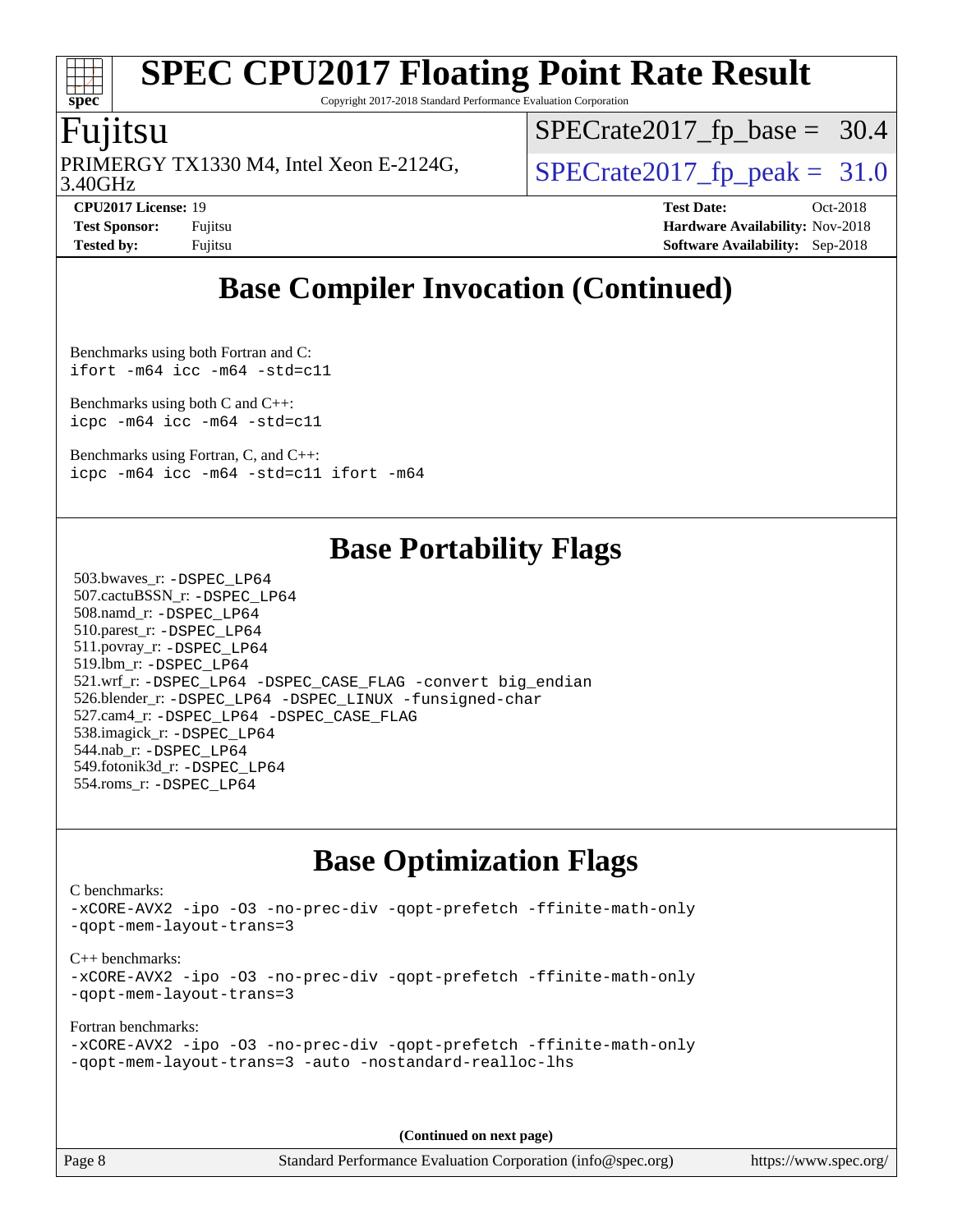# **[spec](http://www.spec.org/)**

# **[SPEC CPU2017 Floating Point Rate Result](http://www.spec.org/auto/cpu2017/Docs/result-fields.html#SPECCPU2017FloatingPointRateResult)**

Copyright 2017-2018 Standard Performance Evaluation Corporation

#### Fujitsu

3.40GHz PRIMERGY TX1330 M4, Intel Xeon E-2124G,  $\vert$  [SPECrate2017\\_fp\\_peak =](http://www.spec.org/auto/cpu2017/Docs/result-fields.html#SPECrate2017fppeak) 31.0

 $SPECrate2017_fp\_base = 30.4$ 

**[CPU2017 License:](http://www.spec.org/auto/cpu2017/Docs/result-fields.html#CPU2017License)** 19 **[Test Date:](http://www.spec.org/auto/cpu2017/Docs/result-fields.html#TestDate)** Oct-2018 **[Test Sponsor:](http://www.spec.org/auto/cpu2017/Docs/result-fields.html#TestSponsor)** Fujitsu **[Hardware Availability:](http://www.spec.org/auto/cpu2017/Docs/result-fields.html#HardwareAvailability)** Nov-2018 **[Tested by:](http://www.spec.org/auto/cpu2017/Docs/result-fields.html#Testedby)** Fujitsu **[Software Availability:](http://www.spec.org/auto/cpu2017/Docs/result-fields.html#SoftwareAvailability)** Sep-2018

# **[Base Optimization Flags \(Continued\)](http://www.spec.org/auto/cpu2017/Docs/result-fields.html#BaseOptimizationFlags)**

[Benchmarks using both Fortran and C](http://www.spec.org/auto/cpu2017/Docs/result-fields.html#BenchmarksusingbothFortranandC):

[-xCORE-AVX2](http://www.spec.org/cpu2017/results/res2018q4/cpu2017-20181030-09454.flags.html#user_CC_FCbase_f-xCORE-AVX2) [-ipo](http://www.spec.org/cpu2017/results/res2018q4/cpu2017-20181030-09454.flags.html#user_CC_FCbase_f-ipo) [-O3](http://www.spec.org/cpu2017/results/res2018q4/cpu2017-20181030-09454.flags.html#user_CC_FCbase_f-O3) [-no-prec-div](http://www.spec.org/cpu2017/results/res2018q4/cpu2017-20181030-09454.flags.html#user_CC_FCbase_f-no-prec-div) [-qopt-prefetch](http://www.spec.org/cpu2017/results/res2018q4/cpu2017-20181030-09454.flags.html#user_CC_FCbase_f-qopt-prefetch) [-ffinite-math-only](http://www.spec.org/cpu2017/results/res2018q4/cpu2017-20181030-09454.flags.html#user_CC_FCbase_f_finite_math_only_cb91587bd2077682c4b38af759c288ed7c732db004271a9512da14a4f8007909a5f1427ecbf1a0fb78ff2a814402c6114ac565ca162485bbcae155b5e4258871) [-qopt-mem-layout-trans=3](http://www.spec.org/cpu2017/results/res2018q4/cpu2017-20181030-09454.flags.html#user_CC_FCbase_f-qopt-mem-layout-trans_de80db37974c74b1f0e20d883f0b675c88c3b01e9d123adea9b28688d64333345fb62bc4a798493513fdb68f60282f9a726aa07f478b2f7113531aecce732043) [-auto](http://www.spec.org/cpu2017/results/res2018q4/cpu2017-20181030-09454.flags.html#user_CC_FCbase_f-auto) [-nostandard-realloc-lhs](http://www.spec.org/cpu2017/results/res2018q4/cpu2017-20181030-09454.flags.html#user_CC_FCbase_f_2003_std_realloc_82b4557e90729c0f113870c07e44d33d6f5a304b4f63d4c15d2d0f1fab99f5daaed73bdb9275d9ae411527f28b936061aa8b9c8f2d63842963b95c9dd6426b8a)

[Benchmarks using both C and C++](http://www.spec.org/auto/cpu2017/Docs/result-fields.html#BenchmarksusingbothCandCXX): [-xCORE-AVX2](http://www.spec.org/cpu2017/results/res2018q4/cpu2017-20181030-09454.flags.html#user_CC_CXXbase_f-xCORE-AVX2) [-ipo](http://www.spec.org/cpu2017/results/res2018q4/cpu2017-20181030-09454.flags.html#user_CC_CXXbase_f-ipo) [-O3](http://www.spec.org/cpu2017/results/res2018q4/cpu2017-20181030-09454.flags.html#user_CC_CXXbase_f-O3) [-no-prec-div](http://www.spec.org/cpu2017/results/res2018q4/cpu2017-20181030-09454.flags.html#user_CC_CXXbase_f-no-prec-div) [-qopt-prefetch](http://www.spec.org/cpu2017/results/res2018q4/cpu2017-20181030-09454.flags.html#user_CC_CXXbase_f-qopt-prefetch) [-ffinite-math-only](http://www.spec.org/cpu2017/results/res2018q4/cpu2017-20181030-09454.flags.html#user_CC_CXXbase_f_finite_math_only_cb91587bd2077682c4b38af759c288ed7c732db004271a9512da14a4f8007909a5f1427ecbf1a0fb78ff2a814402c6114ac565ca162485bbcae155b5e4258871)

[-qopt-mem-layout-trans=3](http://www.spec.org/cpu2017/results/res2018q4/cpu2017-20181030-09454.flags.html#user_CC_CXXbase_f-qopt-mem-layout-trans_de80db37974c74b1f0e20d883f0b675c88c3b01e9d123adea9b28688d64333345fb62bc4a798493513fdb68f60282f9a726aa07f478b2f7113531aecce732043)

[Benchmarks using Fortran, C, and C++:](http://www.spec.org/auto/cpu2017/Docs/result-fields.html#BenchmarksusingFortranCandCXX)

[-xCORE-AVX2](http://www.spec.org/cpu2017/results/res2018q4/cpu2017-20181030-09454.flags.html#user_CC_CXX_FCbase_f-xCORE-AVX2) [-ipo](http://www.spec.org/cpu2017/results/res2018q4/cpu2017-20181030-09454.flags.html#user_CC_CXX_FCbase_f-ipo) [-O3](http://www.spec.org/cpu2017/results/res2018q4/cpu2017-20181030-09454.flags.html#user_CC_CXX_FCbase_f-O3) [-no-prec-div](http://www.spec.org/cpu2017/results/res2018q4/cpu2017-20181030-09454.flags.html#user_CC_CXX_FCbase_f-no-prec-div) [-qopt-prefetch](http://www.spec.org/cpu2017/results/res2018q4/cpu2017-20181030-09454.flags.html#user_CC_CXX_FCbase_f-qopt-prefetch) [-ffinite-math-only](http://www.spec.org/cpu2017/results/res2018q4/cpu2017-20181030-09454.flags.html#user_CC_CXX_FCbase_f_finite_math_only_cb91587bd2077682c4b38af759c288ed7c732db004271a9512da14a4f8007909a5f1427ecbf1a0fb78ff2a814402c6114ac565ca162485bbcae155b5e4258871) [-qopt-mem-layout-trans=3](http://www.spec.org/cpu2017/results/res2018q4/cpu2017-20181030-09454.flags.html#user_CC_CXX_FCbase_f-qopt-mem-layout-trans_de80db37974c74b1f0e20d883f0b675c88c3b01e9d123adea9b28688d64333345fb62bc4a798493513fdb68f60282f9a726aa07f478b2f7113531aecce732043) [-auto](http://www.spec.org/cpu2017/results/res2018q4/cpu2017-20181030-09454.flags.html#user_CC_CXX_FCbase_f-auto) [-nostandard-realloc-lhs](http://www.spec.org/cpu2017/results/res2018q4/cpu2017-20181030-09454.flags.html#user_CC_CXX_FCbase_f_2003_std_realloc_82b4557e90729c0f113870c07e44d33d6f5a304b4f63d4c15d2d0f1fab99f5daaed73bdb9275d9ae411527f28b936061aa8b9c8f2d63842963b95c9dd6426b8a)

### **[Peak Compiler Invocation](http://www.spec.org/auto/cpu2017/Docs/result-fields.html#PeakCompilerInvocation)**

[C benchmarks](http://www.spec.org/auto/cpu2017/Docs/result-fields.html#Cbenchmarks): [icc -m64 -std=c11](http://www.spec.org/cpu2017/results/res2018q4/cpu2017-20181030-09454.flags.html#user_CCpeak_intel_icc_64bit_c11_33ee0cdaae7deeeab2a9725423ba97205ce30f63b9926c2519791662299b76a0318f32ddfffdc46587804de3178b4f9328c46fa7c2b0cd779d7a61945c91cd35)

[C++ benchmarks:](http://www.spec.org/auto/cpu2017/Docs/result-fields.html#CXXbenchmarks) [icpc -m64](http://www.spec.org/cpu2017/results/res2018q4/cpu2017-20181030-09454.flags.html#user_CXXpeak_intel_icpc_64bit_4ecb2543ae3f1412ef961e0650ca070fec7b7afdcd6ed48761b84423119d1bf6bdf5cad15b44d48e7256388bc77273b966e5eb805aefd121eb22e9299b2ec9d9)

[Fortran benchmarks](http://www.spec.org/auto/cpu2017/Docs/result-fields.html#Fortranbenchmarks): [ifort -m64](http://www.spec.org/cpu2017/results/res2018q4/cpu2017-20181030-09454.flags.html#user_FCpeak_intel_ifort_64bit_24f2bb282fbaeffd6157abe4f878425411749daecae9a33200eee2bee2fe76f3b89351d69a8130dd5949958ce389cf37ff59a95e7a40d588e8d3a57e0c3fd751)

[Benchmarks using both Fortran and C](http://www.spec.org/auto/cpu2017/Docs/result-fields.html#BenchmarksusingbothFortranandC): [ifort -m64](http://www.spec.org/cpu2017/results/res2018q4/cpu2017-20181030-09454.flags.html#user_CC_FCpeak_intel_ifort_64bit_24f2bb282fbaeffd6157abe4f878425411749daecae9a33200eee2bee2fe76f3b89351d69a8130dd5949958ce389cf37ff59a95e7a40d588e8d3a57e0c3fd751) [icc -m64 -std=c11](http://www.spec.org/cpu2017/results/res2018q4/cpu2017-20181030-09454.flags.html#user_CC_FCpeak_intel_icc_64bit_c11_33ee0cdaae7deeeab2a9725423ba97205ce30f63b9926c2519791662299b76a0318f32ddfffdc46587804de3178b4f9328c46fa7c2b0cd779d7a61945c91cd35)

[Benchmarks using both C and C++](http://www.spec.org/auto/cpu2017/Docs/result-fields.html#BenchmarksusingbothCandCXX): [icpc -m64](http://www.spec.org/cpu2017/results/res2018q4/cpu2017-20181030-09454.flags.html#user_CC_CXXpeak_intel_icpc_64bit_4ecb2543ae3f1412ef961e0650ca070fec7b7afdcd6ed48761b84423119d1bf6bdf5cad15b44d48e7256388bc77273b966e5eb805aefd121eb22e9299b2ec9d9) [icc -m64 -std=c11](http://www.spec.org/cpu2017/results/res2018q4/cpu2017-20181030-09454.flags.html#user_CC_CXXpeak_intel_icc_64bit_c11_33ee0cdaae7deeeab2a9725423ba97205ce30f63b9926c2519791662299b76a0318f32ddfffdc46587804de3178b4f9328c46fa7c2b0cd779d7a61945c91cd35)

[Benchmarks using Fortran, C, and C++:](http://www.spec.org/auto/cpu2017/Docs/result-fields.html#BenchmarksusingFortranCandCXX) [icpc -m64](http://www.spec.org/cpu2017/results/res2018q4/cpu2017-20181030-09454.flags.html#user_CC_CXX_FCpeak_intel_icpc_64bit_4ecb2543ae3f1412ef961e0650ca070fec7b7afdcd6ed48761b84423119d1bf6bdf5cad15b44d48e7256388bc77273b966e5eb805aefd121eb22e9299b2ec9d9) [icc -m64 -std=c11](http://www.spec.org/cpu2017/results/res2018q4/cpu2017-20181030-09454.flags.html#user_CC_CXX_FCpeak_intel_icc_64bit_c11_33ee0cdaae7deeeab2a9725423ba97205ce30f63b9926c2519791662299b76a0318f32ddfffdc46587804de3178b4f9328c46fa7c2b0cd779d7a61945c91cd35) [ifort -m64](http://www.spec.org/cpu2017/results/res2018q4/cpu2017-20181030-09454.flags.html#user_CC_CXX_FCpeak_intel_ifort_64bit_24f2bb282fbaeffd6157abe4f878425411749daecae9a33200eee2bee2fe76f3b89351d69a8130dd5949958ce389cf37ff59a95e7a40d588e8d3a57e0c3fd751)

### **[Peak Portability Flags](http://www.spec.org/auto/cpu2017/Docs/result-fields.html#PeakPortabilityFlags)**

Same as Base Portability Flags

### **[Peak Optimization Flags](http://www.spec.org/auto/cpu2017/Docs/result-fields.html#PeakOptimizationFlags)**

[C benchmarks:](http://www.spec.org/auto/cpu2017/Docs/result-fields.html#Cbenchmarks)

**(Continued on next page)**

Page 9 Standard Performance Evaluation Corporation [\(info@spec.org\)](mailto:info@spec.org) <https://www.spec.org/>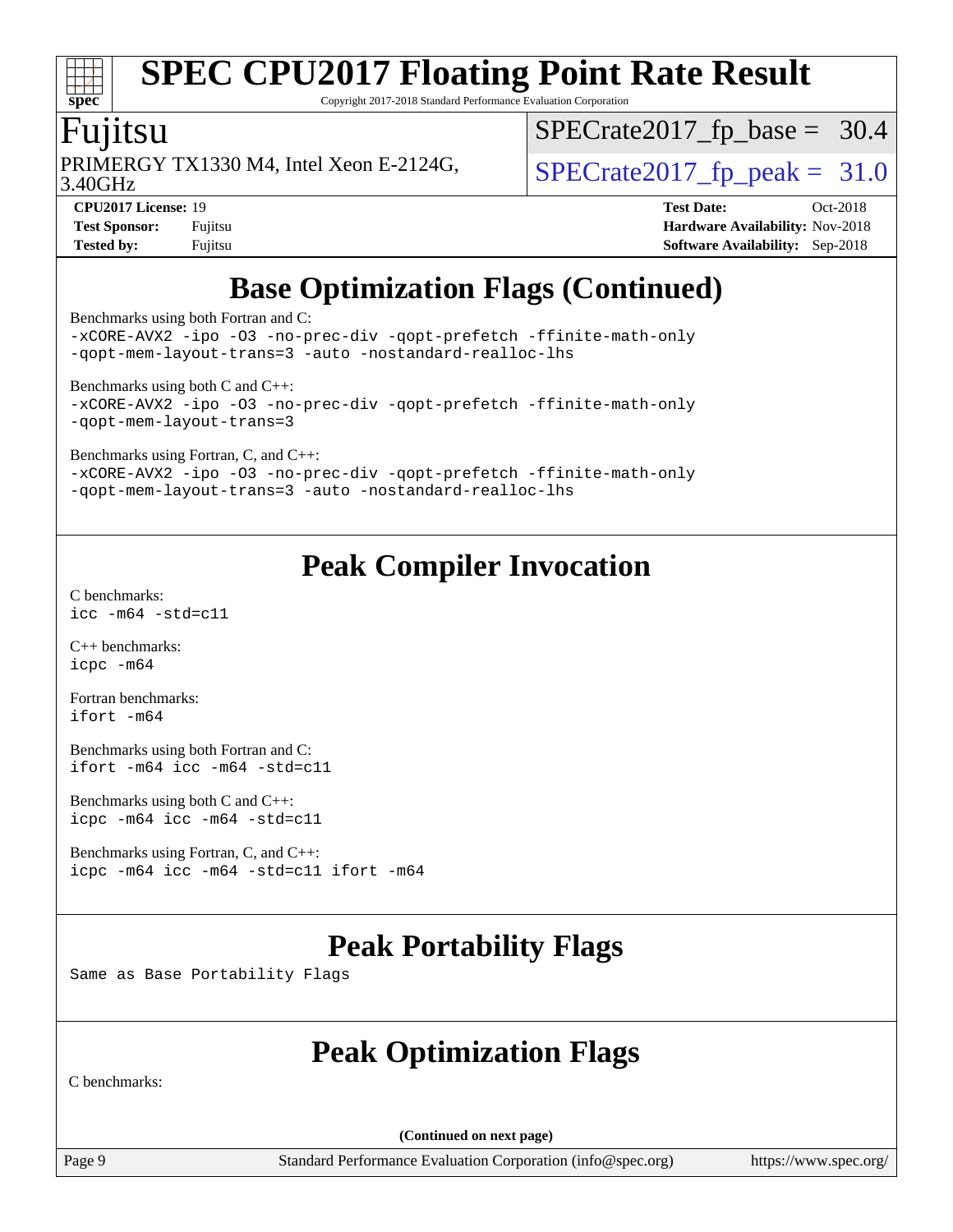#### $\pm t$ **[spec](http://www.spec.org/)**

# **[SPEC CPU2017 Floating Point Rate Result](http://www.spec.org/auto/cpu2017/Docs/result-fields.html#SPECCPU2017FloatingPointRateResult)**

Copyright 2017-2018 Standard Performance Evaluation Corporation

#### Fujitsu

3.40GHz PRIMERGY TX1330 M4, Intel Xeon E-2124G,  $\vert$  [SPECrate2017\\_fp\\_peak =](http://www.spec.org/auto/cpu2017/Docs/result-fields.html#SPECrate2017fppeak) 31.0

 $SPECrate2017_fp\_base = 30.4$ 

**[Tested by:](http://www.spec.org/auto/cpu2017/Docs/result-fields.html#Testedby)** Fujitsu **[Software Availability:](http://www.spec.org/auto/cpu2017/Docs/result-fields.html#SoftwareAvailability)** Sep-2018

**[CPU2017 License:](http://www.spec.org/auto/cpu2017/Docs/result-fields.html#CPU2017License)** 19 **[Test Date:](http://www.spec.org/auto/cpu2017/Docs/result-fields.html#TestDate)** Oct-2018 **[Test Sponsor:](http://www.spec.org/auto/cpu2017/Docs/result-fields.html#TestSponsor)** Fujitsu **[Hardware Availability:](http://www.spec.org/auto/cpu2017/Docs/result-fields.html#HardwareAvailability)** Nov-2018

## **[Peak Optimization Flags \(Continued\)](http://www.spec.org/auto/cpu2017/Docs/result-fields.html#PeakOptimizationFlags)**

```
 519.lbm_r: -prof-gen(pass 1) -prof-use(pass 2) -ipo -xCORE-AVX2 -O3
-no-prec-div -qopt-prefetch -ffinite-math-only
-qopt-mem-layout-trans=3
 538.imagick_r: basepeak = yes
544.nab_r: basepeak = yes
C++ benchmarks: 
 508.namd_r: basepeak = yes
 510.parest_r: -prof-gen(pass 1) -prof-use(pass 2) -ipo -xCORE-AVX2 -O3
-no-prec-div -qopt-prefetch -ffinite-math-only
-qopt-mem-layout-trans=3
Fortran benchmarks: 
 503.bwaves_r: basepeak = yes
 549.fotonik3d_r: basepeak = yes
 554.roms_r: -prof-gen(pass 1) -prof-use(pass 2) -ipo -xCORE-AVX2 -O3
-no-prec-div -qopt-prefetch -ffinite-math-only
-qopt-mem-layout-trans=3 -auto -nostandard-realloc-lhs
Benchmarks using both Fortran and C: 
-prof-gen(pass 1) -prof-use(pass 2) -ipo -xCORE-AVX2 -O3
-no-prec-div -qopt-prefetch -ffinite-math-only
-qopt-mem-layout-trans=3 -auto -nostandard-realloc-lhs
Benchmarks using both C and C++: 
 511.povray_r: -prof-gen(pass 1) -prof-use(pass 2) -ipo -xCORE-AVX2 -O3
-no-prec-div -qopt-prefetch -ffinite-math-only
-qopt-mem-layout-trans=3
 526.blender_r: basepeak = yes
Benchmarks using Fortran, C, and C++: 
507.cactuBSSN r: basepeak = yes
```